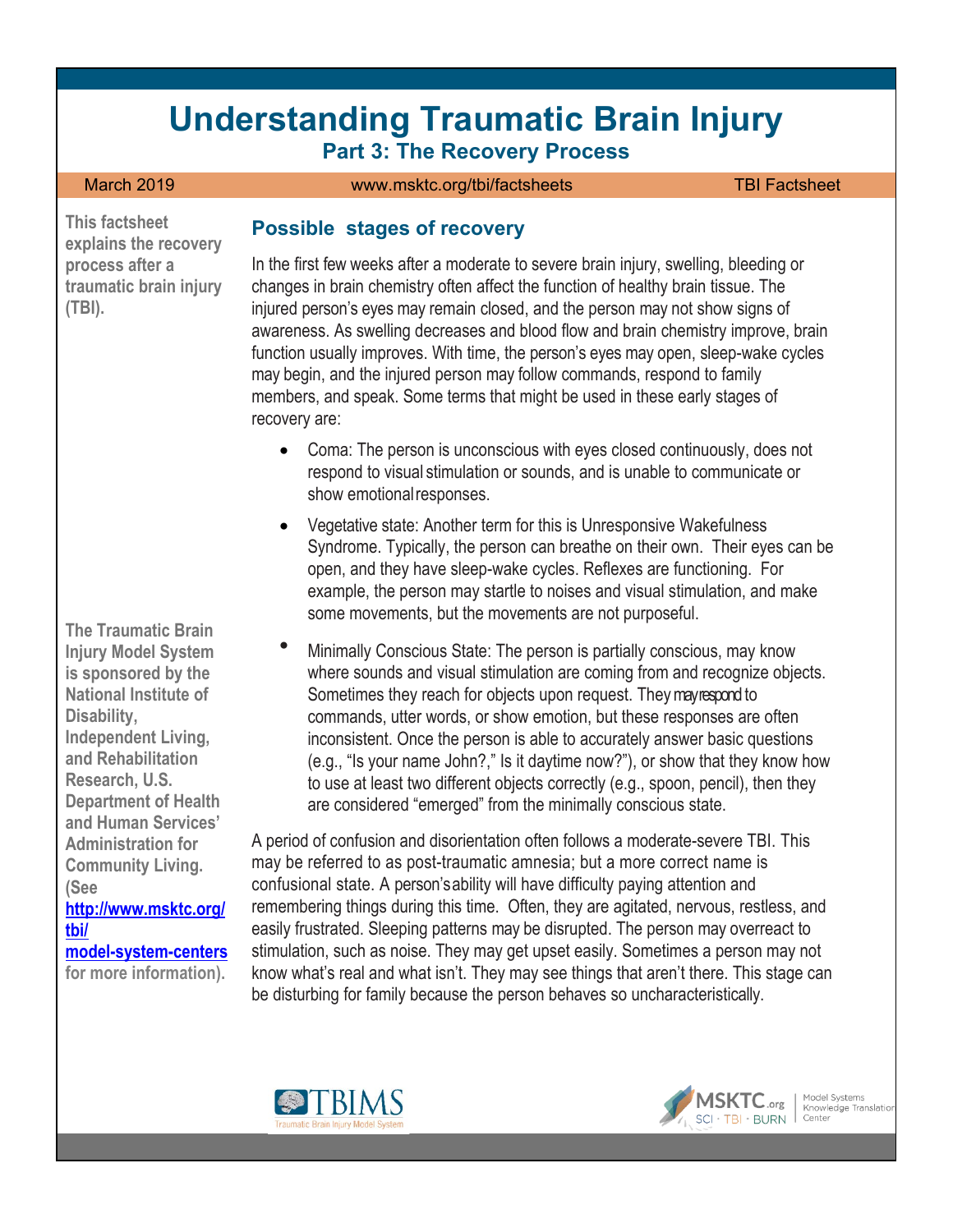Inconsistent behavior is also common. Some days are better than others. This stage of recovery may last days or even weeks for some people. In this stage of recovery, ups and downs are normal and are not cause for concern. Ups and downs are normal.

Later stages of recovery can bring increased mental and physical function. In most cases, the person's ability to respond gets better over time.

#### **Length of recovery**

Often, the fastest improvement happens in the first six months after injury. During this time, the person with the injury will likely move and think better. As time goes by, the speed of improvement will slow down, but the person may continue to gain more function for years after the injury. Rate of improvement varies from person to person. We do not know the reasons that the rate is different between people. For this reason, it is recommended that people with injury do what they can to support the health of their brain for the rest of their lives. Brain health is supported through healthy behaviors, such as exercise and avoiding alcohol and other drugs.

## **Long-term impacts**

It is common and understandable for family members and other caregivers to have many questions about the long-term effects of the brain injury on the injured person's ability to function in the future. Unfortunately, when a person first starts to get better, it's hard to know the long-term effects for many reasons.

- We have just begun to understand the possible effects of TBI many years after injury. The TBI Model System program will continue to do studies focusing on outcome after TBI.
- Brain scans and other tests are not always able to show the full extent of the injury, so early in recovery it is sometimes difficult to understand how serious the injury is.
- The type of brain injury and extent of related problems, such as brain swelling, varies a great deal from person to person.
- Age and pre-injury health and abilities also affect how well a person will recover.

We do know that the more severe the injury, the less likely the person will fully recover. How long a person remains unconscious and how long they remain in the confusional state after that may help to predict how well and how quickly a person will recover.

#### **Recovery two years after brain injury**

Research from the TBI Model System program, at 2 years after injury, offers information about recovery from a moderate to severe TBI.

• About 30% of people need some amount of assistance from another person. This may be during the day, at night, or both. Over time, most people can move around again without help. They can also take care of themselves. This includes bathing and dressing.



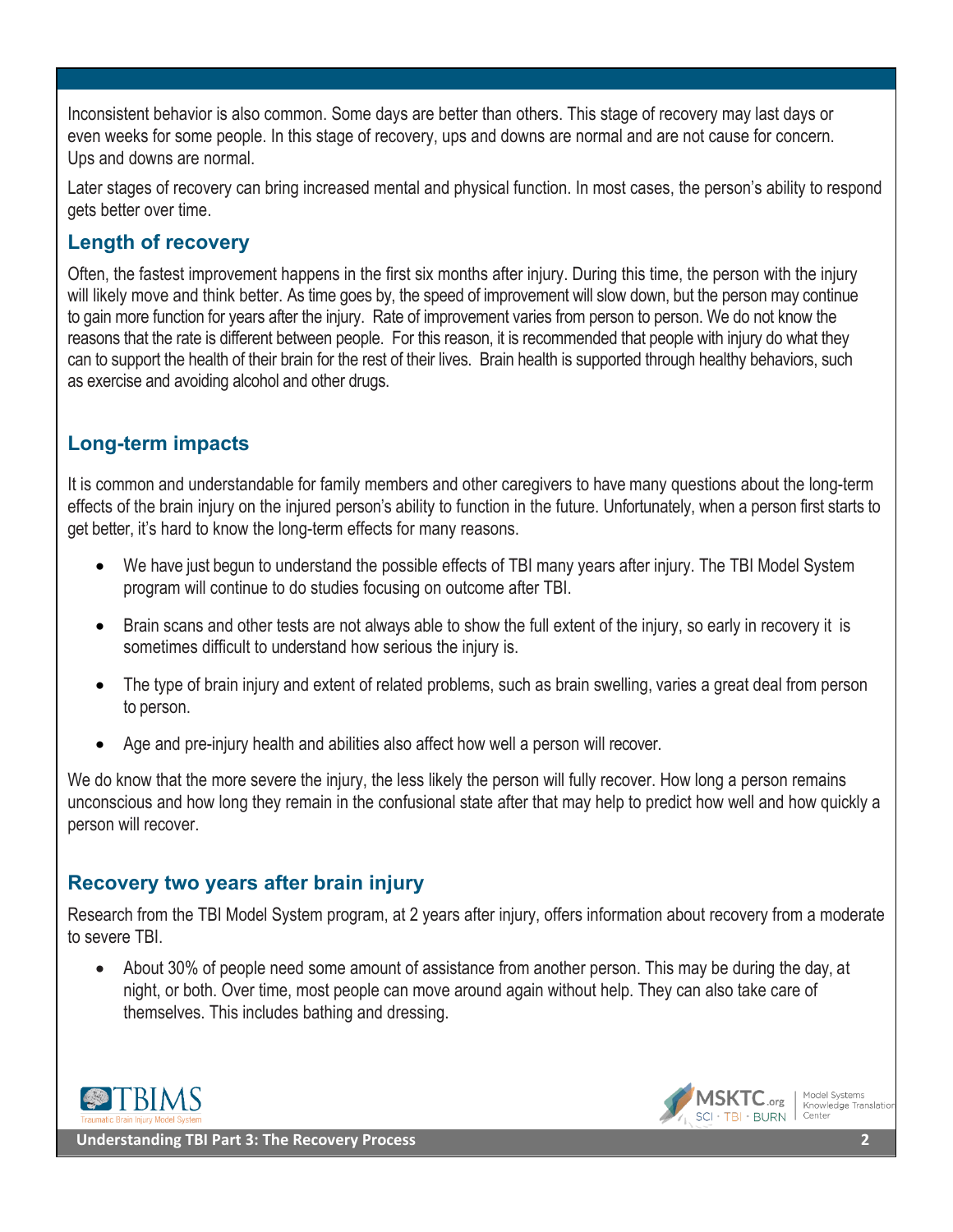- Trouble with thinking is common. This includes how fast a person can think. It also includes forming new memories. The severity of these problems varies.
- About 25% of people have major depression. In some cases, it's caused directly by the brain injury. In addition, people with TBI are also dealing with major changes in their lives caused by the trauma, including changes in employment, driving, and living circumstances.
- Just over 90% of people live in a private home. Of those who were living alone when they were injured, almost half go back to living alone.
- About 50% of people can drive again, but there may be changes in how often they drive or when.
- About 30% of people have a job, but it may not be the same job they had before the injury. Many people get help from vocational rehabilitation counselors who help people with TBI and other disabilities to go back to work.

Keep in mind that these percentages apply across a large group of people recovering from moderate to severe TBI and refer to a time 2 years after injury. For an individual, particularly early in recovery, it is difficult to say if that person will return to work, live independently, require supervision, and so forth. Also, recovery in these areas can still occur after 2 years. Age of the injured person, health history, environmental factors, and independence/activities before the injury are important factors in recovery as well. This information is not intended to discourage a person with TBI or family members, but to raise awareness that recovery from moderate-severe TBI is a long road for some people and there can be consequences from the TBI that may require adjustment on the part of the person with the injury and family members.

## **More in the Understanding TBI series**

- Understanding TBI, Part 1: What happens to the brain during injury and in early stage of recovery from TBI?
- Understanding TBI, Part 2: Brain injury impact on individuals' functioning
- Understanding TBI, Part 4: The impact of a recent TBI on family members and what they can do to help with recovery

# **More TBI Factsheets from the Model Systems Knowledge Translation Center (MSKTC)**

Several of the issues mentioned in this factsheet are presented in more detail in other MSKTC factsheets on TBI. Visit <https://msktc.org/tbi/factsheets> to read and download these factsheets, as well as the Understanding TBI factsheet series at [https://msktc.org/tbi/factsheets/Understanding-TBI.](https://msktc.org/tbi/factsheets/Understanding-TBI)